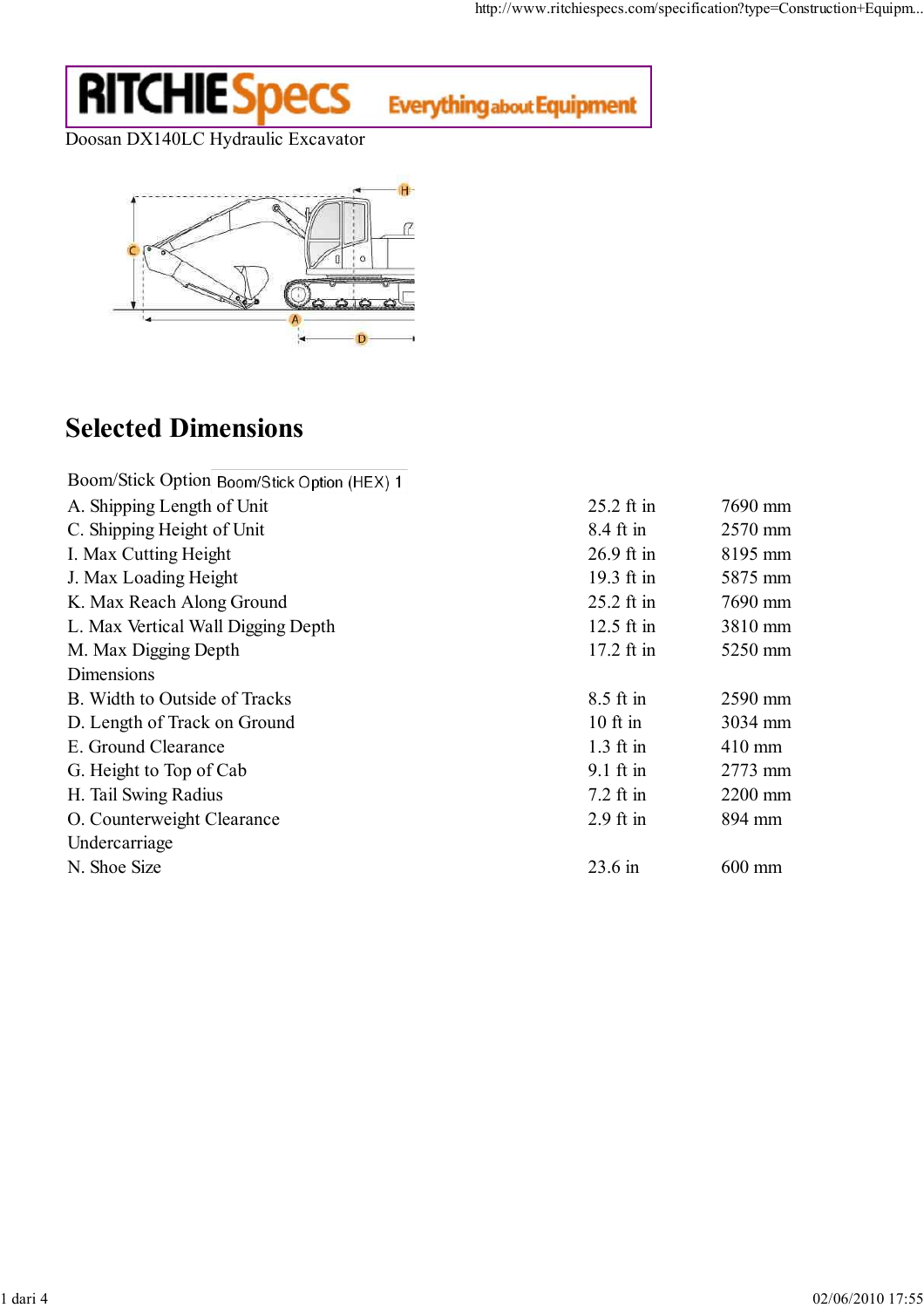

## **RITCHIE Specs**

**Everything about Equipment** 

Doosan DX140LC Hydraulic Excavator

## Specification

| Engine                                        |                |                                          |  |
|-----------------------------------------------|----------------|------------------------------------------|--|
| Make                                          | Doosan         |                                          |  |
| Model                                         | <b>DL06</b>    |                                          |  |
| Net Power                                     | 95 hp          | 70.8 kw                                  |  |
| Power Measured @                              | 1850 rpm       |                                          |  |
| Displacement                                  | 359 cu in      | 5.9 L                                    |  |
| Torque Measured @                             | 1400 rpm       |                                          |  |
| Max Torque                                    | 321.6 lb ft    | 436 Nm                                   |  |
| Aspiration                                    |                | turbocharged with air to air intercooler |  |
| Number of Cylinders                           | 6              |                                          |  |
| Operational                                   |                |                                          |  |
| <b>Operating Weight</b>                       | 30864 lb       | 13999.7 kg                               |  |
| <b>Fuel Capacity</b>                          | 70.5 gal       | 267 L                                    |  |
| Cooling System Fluid Capacity                 | 5.3 gal        | 20L                                      |  |
| Hydrauilc System Fluid Capacity               | 39.1 gal       | 148 L                                    |  |
| Engine Oil Capacity                           | $6.6$ gal      | 25L                                      |  |
| Swing Drive Fluid Capacity                    | 1 gal          | 3.8L                                     |  |
| <b>Operating Voltage</b>                      | 24 V           |                                          |  |
| <b>Alternator Supplied Amperage</b>           | 60 amps        |                                          |  |
| <b>Hydraulic System Relief Valve Pressure</b> | 4699.2 psi     | 32400 kPa                                |  |
| <b>Hydraulic Pump Flow Capacity</b>           | $60.2$ gal/min | $228$ L/min                              |  |
| Swing Mechanism                               |                |                                          |  |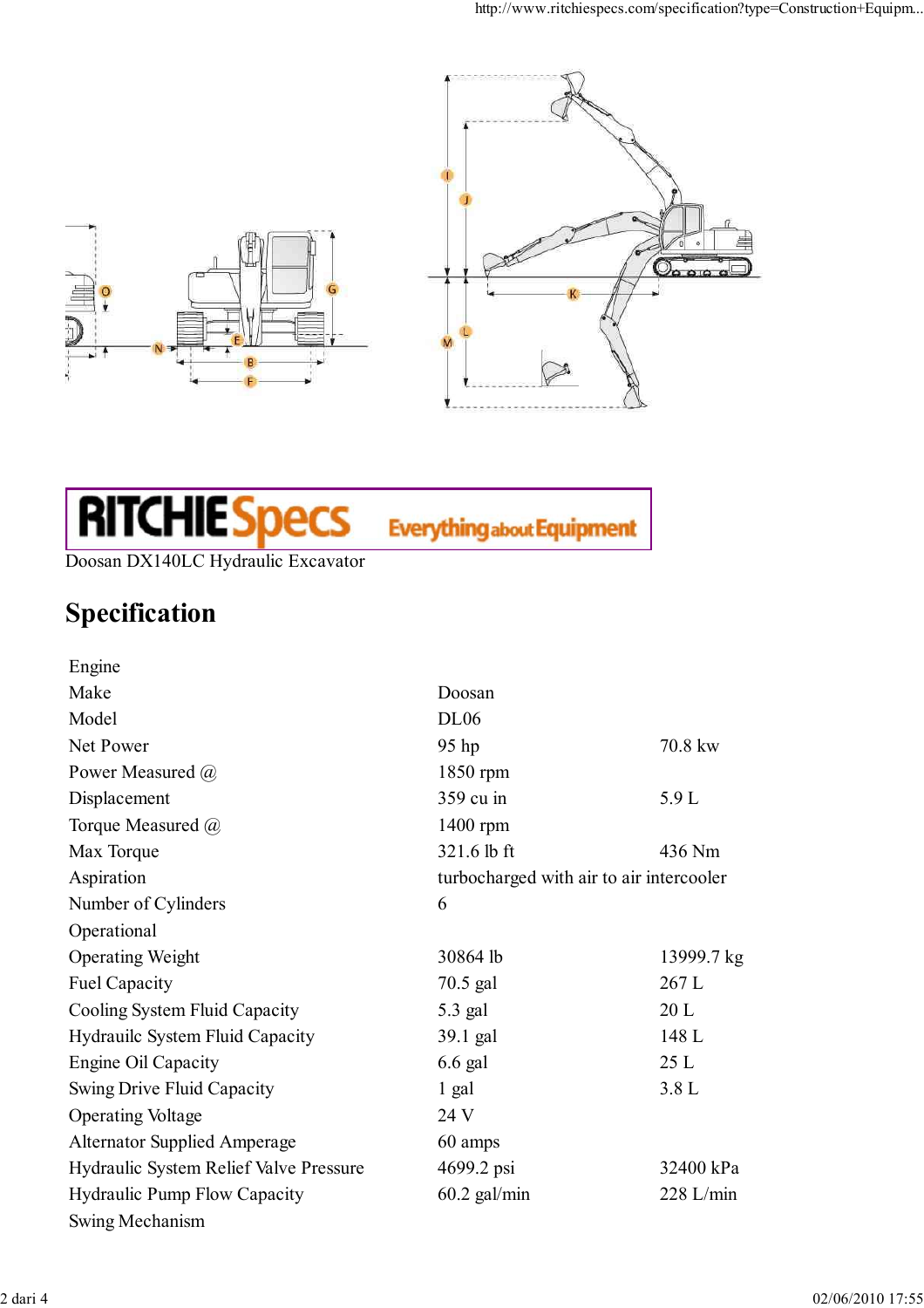| <b>Swing Speed</b>                 | $10.7$ rpm    |                                          |  |
|------------------------------------|---------------|------------------------------------------|--|
| Undercarriage                      |               |                                          |  |
| Number of Shoes per Side           | 46            |                                          |  |
| Shoe Size                          | 23.6 in       | 600 mm                                   |  |
| Number of Carrier Rollers per Side | 1             |                                          |  |
| Number of Track Rollers per Side   | 7             |                                          |  |
| <b>Ground Pressure</b>             | 5.1 psi       | 35.3 kPa                                 |  |
| Max Travel Speed                   | $2.9$ mph     | $4.7$ km/h                               |  |
| <b>Buckets</b>                     |               |                                          |  |
| <b>Reference Bucket Capacity</b>   | $0.67$ yd $3$ | $0.51 \text{ m}$ 3                       |  |
| Boom/Stick Option (HEX) 1          |               |                                          |  |
| Boom/Stick Option (HEX) 1          |               | Boom 15'1" (4600mm)/Stick 6'11" (2100mm) |  |
| Shipping Height of Unit            | 8.4 ft in     | 2570 mm                                  |  |
| Shipping Length of Unit            | 25.2 ft in    | 7690 mm                                  |  |
| Max Digging Depth                  | 17.2 ft in    | 5250 mm                                  |  |
| Max Reach Along Ground             | 25.2 ft in    | 7690 mm                                  |  |
| Max Cutting Height                 | 26.9 ft in    | 8195 mm                                  |  |
| Max Loading Height                 | 19.3 ft in    | 5875 mm                                  |  |
| Max Vertical Wall Digging Depth    | 12.5 ft in    | 3810 mm                                  |  |
| Boom/Stick Option (HEX) 2          |               |                                          |  |
| Boom/Stick Option (HEX) 2          |               | Boom 15'1" (4600mm)/Stick 8'2" (2500mm)  |  |
| Shipping Height of Unit            | 8.9 ft in     | 2710 mm                                  |  |
| Shipping Length of Unit            | 25.2 ft in    | 7680 mm                                  |  |
| Max Digging Depth                  | 18.5 ft in    | 5645 mm                                  |  |
| Max Reach Along Ground             | 26.8 ft in    | 8156 mm                                  |  |
| Max Cutting Height                 | 28.5 ft in    | 8675 mm                                  |  |
| Max Loading Height                 | 20.7 ft in    | 6300 mm                                  |  |
| Max Vertical Wall Digging Depth    | $15$ ft in    | 4560 mm                                  |  |
| Boom/Stick Option (HEX) 3          |               |                                          |  |
| Boom/Stick Option (HEX) 3          |               | Boom 15'1" (4600mm)/Stick 9'10" (3000mm) |  |
| Shipping Height of Unit            | 10.1 ft in    | 3090 mm                                  |  |
| Shipping Length of Unit            | 25.1 ft in    | 7640 mm                                  |  |
| Max Digging Depth                  | 20.2 ft in    | 6150 mm                                  |  |
| Max Reach Along Ground             | 28 ft in      | 8540 mm                                  |  |
| Max Cutting Height                 | 28.7 ft in    | 8745 mm                                  |  |
| Max Loading Height                 | $21$ ft in    | 6415 mm                                  |  |
| Max Vertical Wall Digging Depth    | 15.8 ft in    | 4830 mm                                  |  |
| Boom/Stick Option (HEX) 4          |               |                                          |  |
| Boom/Stick Option (HEX) 4          |               | Boom 16'4" (4988mm)/Stick 6'11" (2100mm) |  |
| Shipping Height of Unit            | 8.7 ft in     | 2655 mm                                  |  |
| Shipping Length of Unit            | 26.4 ft in    | 8060 mm                                  |  |
| Max Digging Depth                  | 17.8 ft in    | 5440 mm                                  |  |
| Max Reach Along Ground             | $27$ ft in    | 8235 mm                                  |  |
| Max Cutting Height                 | 28.9 ft in    | 8820 mm                                  |  |
| Max Loading Height                 | 21.1 ft in    | 6420 mm                                  |  |